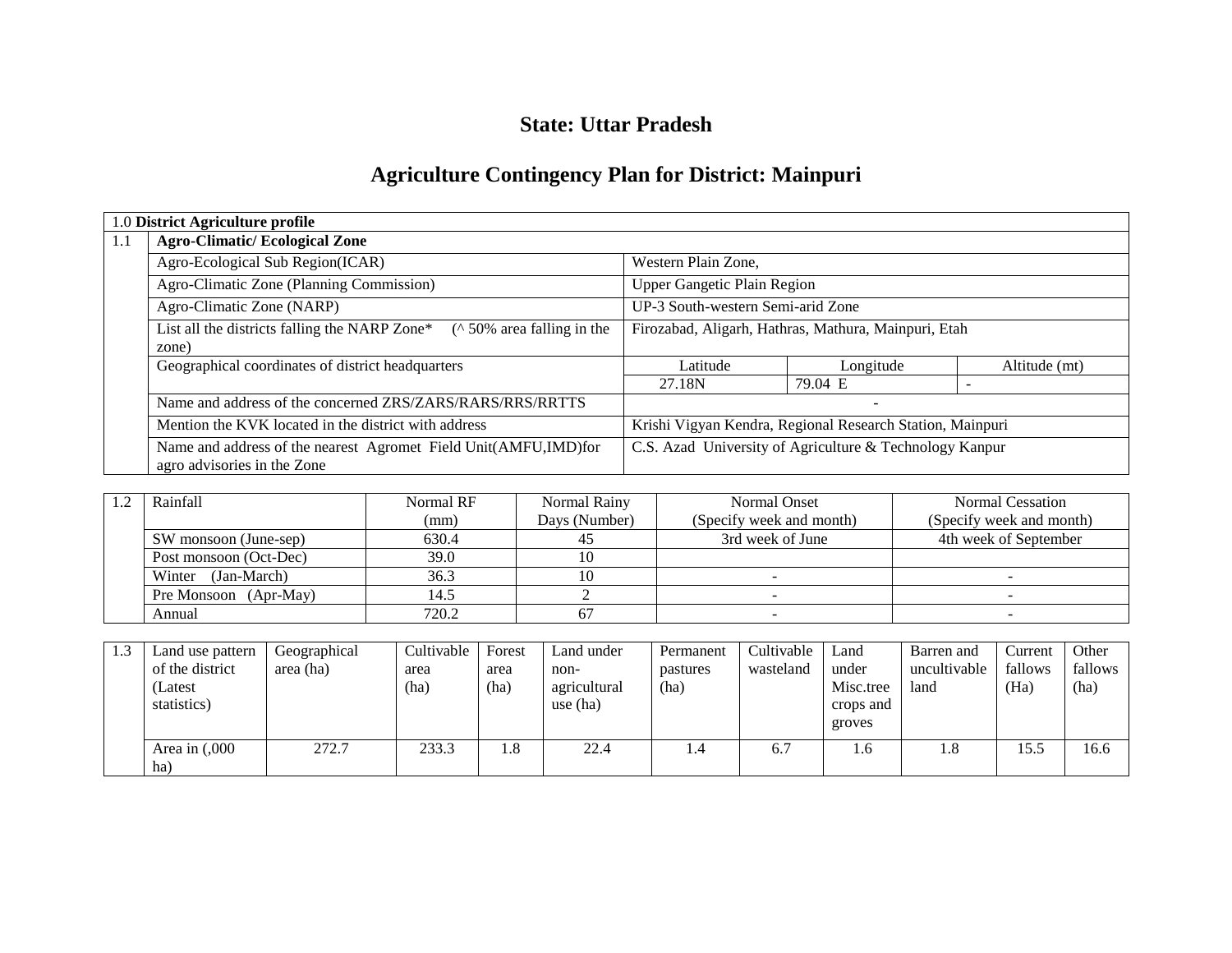| $\pm$ .4 | Major soil types                                        | Area( $000$ ha) | Cropping intensity $(\%)$ |
|----------|---------------------------------------------------------|-----------------|---------------------------|
|          | Deep, silty soils with moderately salinity and sodicity | 74.6            | $\sim$<br>ے ر             |
|          | Deep, silty soils, slightly saline                      | 65.3            | $\bigcap$<br>∠o           |
|          | Deep, loamy soils, slight salinity                      | د.44            |                           |

| ن . | Agricultural land use    | Area('000 ha) | $\frac{6}{9}$<br>Cropping intensity |
|-----|--------------------------|---------------|-------------------------------------|
|     | Net sown area            | 192.8         | 142 %                               |
|     | Area sown more than once | 138.9         |                                     |
|     | Gross cropped area       | 331<br>JJ 1.1 |                                     |

| 1.6 | Irrigation                          | Area('000 ha)            |                                                                                                   |                                    |
|-----|-------------------------------------|--------------------------|---------------------------------------------------------------------------------------------------|------------------------------------|
|     | Net irrigation area                 | 191.3                    |                                                                                                   |                                    |
|     | Gross irrigated area                | 322.6                    |                                                                                                   |                                    |
|     | Rain fed area                       | 1.5                      |                                                                                                   |                                    |
|     | Sources of irrigation (Gross Irr,   | Number                   | Area('000 ha)                                                                                     | Percentage of total irrigated area |
|     | Area)                               |                          |                                                                                                   |                                    |
|     | Canals                              | $\sim$                   | 98.1                                                                                              | 30.3                               |
|     | Tanks                               | $\sim$                   | 0.2                                                                                               | 0.1                                |
|     | Open wells                          | $\sim$                   | 4.4                                                                                               | 1.4                                |
|     | Bore wells (Tube wells)             | $\overline{\phantom{a}}$ | 219.6                                                                                             | 68.1                               |
|     | Lift irrigation schemes             | $\overline{\phantom{a}}$ | <b>NA</b>                                                                                         |                                    |
|     | Micro-irrigation                    | $\blacksquare$           | <b>NA</b>                                                                                         |                                    |
|     | Other sources                       | $\sim$                   | $\overline{0.3}$                                                                                  | 0.1                                |
|     | <b>Total Irrigated Area</b>         |                          | 322.6                                                                                             |                                    |
|     | No. of Pump sets $(2011-12)$        | 56184                    | $\sim$                                                                                            |                                    |
|     | No. of Tractors                     | 4737                     | ÷                                                                                                 |                                    |
|     | Groundwater availability and use*   | No of blocks-            | $(\% )$ area                                                                                      | Quality of water                   |
|     | (Data source: State/ Central Ground | Tehsils-                 |                                                                                                   |                                    |
|     | water Department/Board)             |                          |                                                                                                   |                                    |
|     | Over exploited                      | $\overline{2}$           | $\overline{\phantom{a}}$                                                                          |                                    |
|     | Critical                            | $\Omega$                 | ÷                                                                                                 |                                    |
|     | Semi-critical                       | $\mathbf{0}$             | ٠                                                                                                 |                                    |
|     | Safe                                | $\Omega$                 | $\overline{\phantom{a}}$                                                                          |                                    |
|     | Waste water availability and use    |                          | ۰                                                                                                 |                                    |
|     | Ground water quality                |                          |                                                                                                   | Saline                             |
|     |                                     |                          | *over-exploited groundwater utilization> 100%; critical: 90-100%; semicritical: 70-90%; safe:<70% |                                    |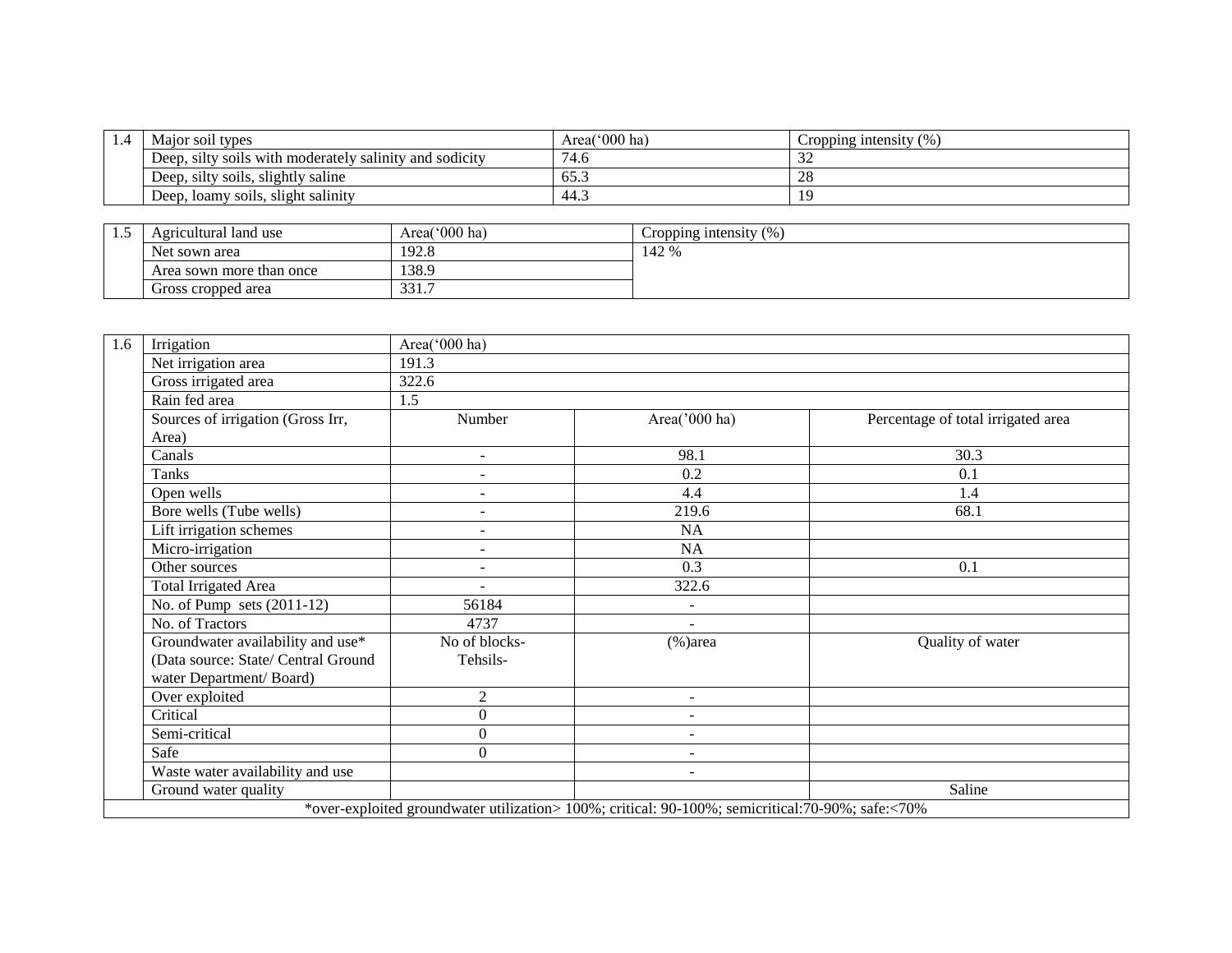## **1.7 Area under major field crops & (As per latest figures 2011-12)**

| 1.7 | Major field crops cultivated |                          |                          |                              |                          | Area('000 ha)            |                          |                          |         |  |
|-----|------------------------------|--------------------------|--------------------------|------------------------------|--------------------------|--------------------------|--------------------------|--------------------------|---------|--|
|     |                              |                          | Kharif                   |                              |                          | Rabi                     |                          |                          | Total   |  |
|     |                              | Irrigated                | Rain fed                 | Total                        | Irrigated                | Rain fed                 | Total                    |                          |         |  |
|     | Wheat                        | -                        | $\overline{\phantom{0}}$ |                              | 150.320                  | $\theta$                 | 130.320                  | $\overline{\phantom{0}}$ | 150.320 |  |
|     | Rice                         | 63.204                   | 0.016                    | 63.220                       | $\overline{\phantom{a}}$ | $\overline{\phantom{0}}$ | $\overline{\phantom{a}}$ | ٠                        | 63.220  |  |
|     | Maize                        | 41.432                   | 0.684                    | 42.116                       | $\overline{\phantom{a}}$ | $\overline{\phantom{a}}$ |                          | $\overline{\phantom{0}}$ | 42.116  |  |
|     | Bajra                        | 10.621                   | 7.625                    | 18.246                       | $\overline{\phantom{a}}$ | $\overline{\phantom{0}}$ | $\overline{\phantom{a}}$ | $\overline{\phantom{0}}$ | 18.246  |  |
|     | Potato                       | $\overline{\phantom{a}}$ | $\overline{\phantom{a}}$ | -                            | 13.393                   | $\theta$                 | 13.393                   | $\overline{\phantom{0}}$ | 13.393  |  |
|     | Rapeseed Mustard             | $\overline{\phantom{a}}$ | $\overline{\phantom{0}}$ | $\qquad \qquad \blacksquare$ | 7.217                    | $\Omega$                 | 7.217                    | $\overline{\phantom{0}}$ | 7.217   |  |
|     | Groundnut                    |                          | NA                       |                              |                          |                          |                          |                          |         |  |

| <b>Horticulture crops -Fruits</b>      |        |           |                          |  |
|----------------------------------------|--------|-----------|--------------------------|--|
|                                        | Total  | Irrigated | Rainfed                  |  |
| Mango                                  |        | $\sim$    | -                        |  |
| Guava                                  |        | -         | -                        |  |
| <b>Horticulture crops - Vegetables</b> |        |           |                          |  |
| Potato                                 | 13.454 | 13.454    | $\overline{\phantom{a}}$ |  |
| Onion                                  | 0.689  | 0.689     | $\overline{\phantom{a}}$ |  |
| Pea                                    | 0.909  | 0.909     | $\overline{\phantom{0}}$ |  |

|  | <b>Major Fodder crops cultivated</b> | Area(ha) | Total |
|--|--------------------------------------|----------|-------|
|  | Kharif                               | 3081     | 3081  |
|  | Rabi                                 | 3071     | 3071  |
|  | Summer                               | 1596     | 1596  |
|  | Total                                | 7748     | 7748  |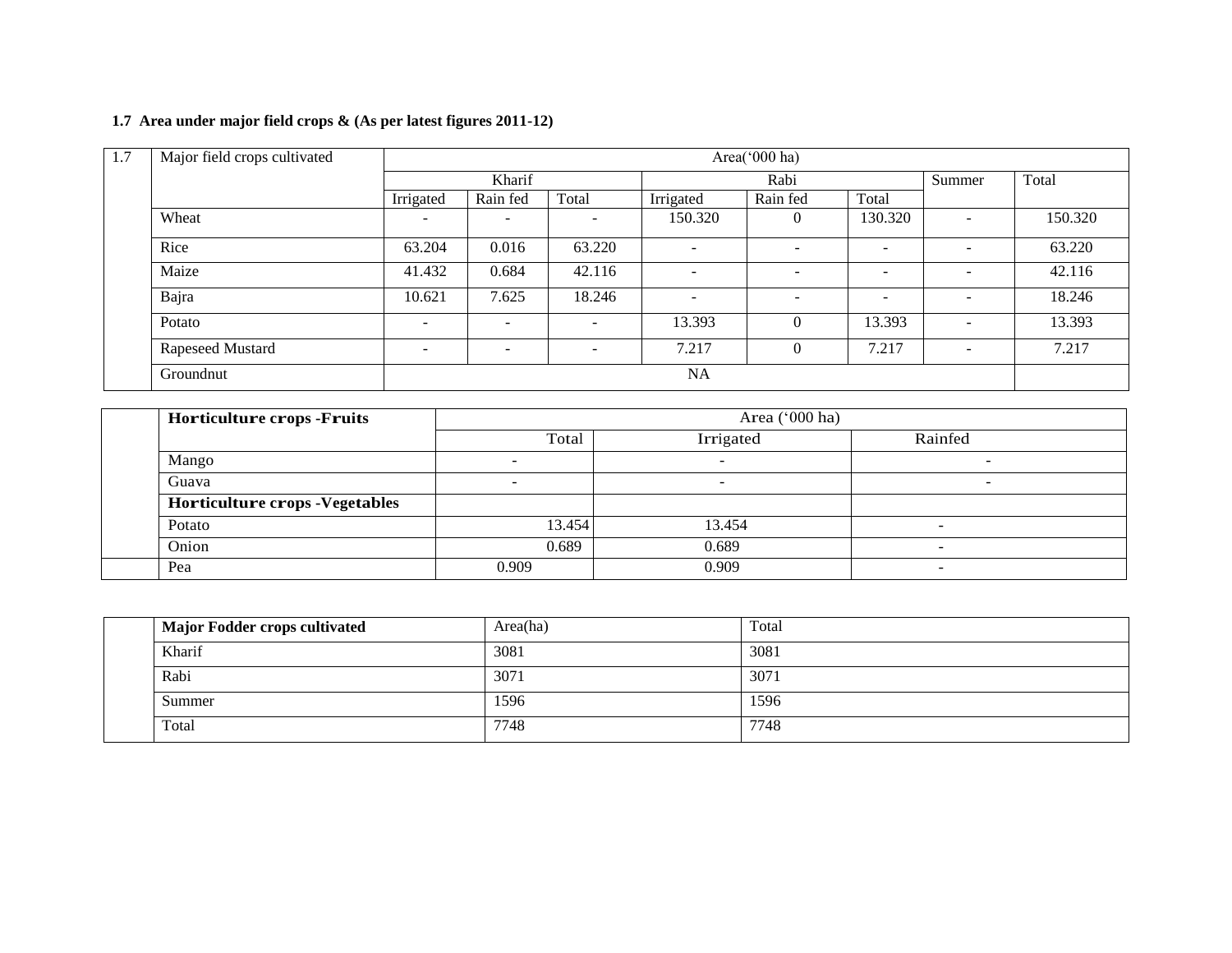## **1.8 Production and productivity of major crops (Average of last 5 years)**

| 1.8 | Major field         |                          | Area(' $000$ ha)         |                          |                          |            |                |              |              |                 |  |
|-----|---------------------|--------------------------|--------------------------|--------------------------|--------------------------|------------|----------------|--------------|--------------|-----------------|--|
|     | crops cultivated    |                          | Kharif                   | Rabi                     |                          | Summer     |                | Total        |              | Crop residue as |  |
|     |                     | Production               | Productivity             | Production               | Productivity             | Production | Productivity   | Production   | Productivity | fodder ('000    |  |
|     |                     | (000 t)                  | (Kg/ha)                  | $(^{o}000t)$             | (Kg/ha)                  | (000 t)    | (Kg/ha)        | $(^{o}000t)$ | (Kg/ha)      | tons)           |  |
|     | Rice                | 171.731                  | 2448                     | $\overline{\phantom{0}}$ | $\overline{\phantom{m}}$ |            | $\overline{a}$ | 171.731      | 2448         | <b>NA</b>       |  |
|     | Wheat               | $\overline{\phantom{a}}$ |                          | 516.412                  | 3395                     |            | $\sim$         | 516.412      | 3395         | <b>NA</b>       |  |
|     | Maize               | 102.208                  | 2248                     |                          | $\overline{\phantom{a}}$ |            |                | 102.208      | 2248         | NA              |  |
|     | Pearl millet        | 31.680                   | 1931                     | $\overline{a}$           | $\overline{\phantom{0}}$ |            | $\overline{a}$ | 31.680       | 1931         | <b>NA</b>       |  |
|     | Rapeseed<br>Mustard |                          |                          | 12.124                   | 1620                     |            |                | 12.124       | 1620         | NA              |  |
|     | Potato              | $\overline{\phantom{0}}$ | $\overline{\phantom{a}}$ | 318.289                  | 22894                    |            | $\overline{a}$ | 318.289      | 22894        | <b>NA</b>       |  |
|     | Groundnut           |                          |                          |                          |                          | <b>NA</b>  |                |              |              |                 |  |

| 1.9 | Livestock(year 2007)                           | Male(000) | Female $(000)$ | <b>Total</b> (000) |  |
|-----|------------------------------------------------|-----------|----------------|--------------------|--|
|     | Non descriptive Cattle (local low yielding)    | 34.322    | 42.418         | 76.740             |  |
|     | Improved cattle                                | 0.000     | 0.000          | 0.000              |  |
|     | <b>Crossbred Cattle</b>                        | 1.560     | 5.185          | 6.745              |  |
|     | Non descriptive Buffaloes (local low yielding) | 32.989    | 100.642        | 133.631            |  |
|     | <b>Descript Buffaloes</b>                      | 39.669    | 121.112        | 160.781            |  |
|     | Goat                                           | 87.666    | 133.305        | 220.971            |  |
|     | Sheep                                          |           |                | 3.987              |  |
|     | Other (Camel, Pig, Yak etc)                    |           |                | 13.318             |  |
|     | Commerical dairy farms (number)                |           |                | 0.000              |  |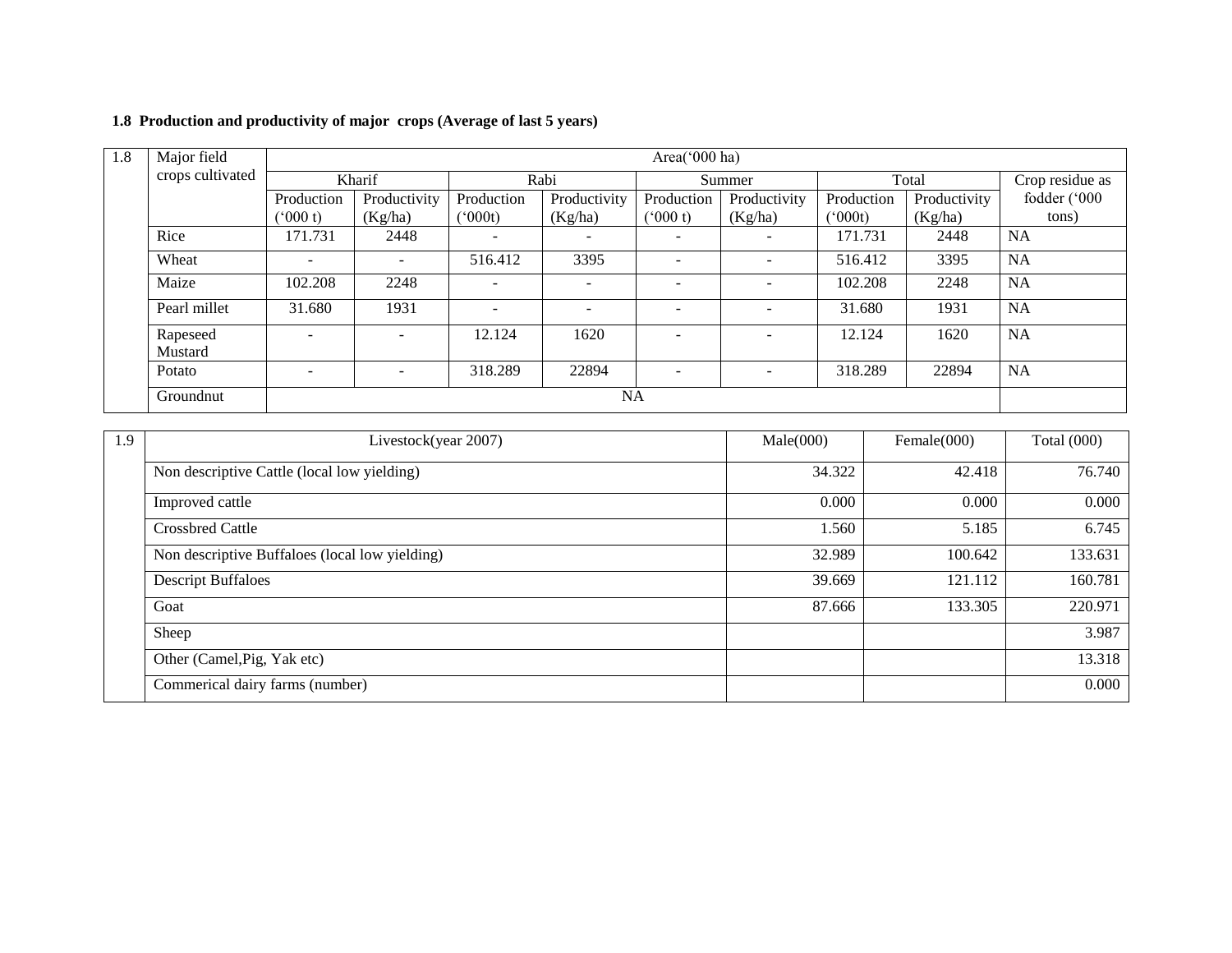| 1.10 | Sowing window for   | <b>Pearl millet</b> | <b>Maize</b>  | <b>Rice</b> | Sorghum       | <b>Pigeon</b>  | Wheat        | Pea        | <b>Mustard</b>    |
|------|---------------------|---------------------|---------------|-------------|---------------|----------------|--------------|------------|-------------------|
|      | 5 major field crops |                     |               |             |               | Pea            |              |            |                   |
|      | Kharif-Rainfed      | $2nd$ week of       | 3rd week of   | $\sim$      | First week of | First          |              |            |                   |
|      |                     | July to last        | June to First |             | July to $2nd$ | week of        |              |            |                   |
|      |                     | week of July        | week of July  |             | week of July  | July to        |              |            |                   |
|      |                     |                     |               |             |               | Last           |              |            |                   |
|      |                     |                     |               |             |               | week of        |              |            |                   |
|      |                     |                     |               |             |               | July           |              |            |                   |
|      | Kharif - Irrigated  |                     |               | 3rd         | First week of | $\overline{a}$ |              |            |                   |
|      |                     |                     |               | week of     | July to $2nd$ |                |              |            |                   |
|      |                     |                     |               | June to     | week of July  |                |              |            |                   |
|      |                     |                     |               | Last        |               |                |              |            |                   |
|      |                     |                     |               | week of     |               |                |              |            |                   |
|      |                     |                     |               | July        |               |                |              |            |                   |
|      | Rabi-Rain fed       |                     |               |             |               |                | Last week of | First week | First week of Sep |
|      |                     |                     |               |             |               |                | Oct to 2nd   | of Oct to  | to 2nd week of    |
|      |                     |                     |               |             |               |                | week of Nov  | last week  | Oct               |
|      |                     |                     |               |             |               |                |              | of Oct     |                   |
|      | Rabi - Irrigated    |                     |               |             |               |                | 2nd week of  |            |                   |
|      |                     |                     |               |             |               |                | Nov to last  |            |                   |
|      |                     |                     |               |             |               |                | week of Dec  |            |                   |

| 1.11 | What is the major contingency the district is prone to?                          | <b>Regular</b>           | Occasional               | <b>None</b> |
|------|----------------------------------------------------------------------------------|--------------------------|--------------------------|-------------|
|      | Drought                                                                          |                          |                          |             |
|      | Flood                                                                            | $\blacksquare$           | -                        |             |
|      | Cyclone                                                                          | . .                      |                          |             |
|      | Hail storm                                                                       | $\overline{\phantom{0}}$ | $\blacksquare$           |             |
|      | Heat wave                                                                        |                          |                          |             |
|      | Cold wave                                                                        | $\blacksquare$           | $\overline{\phantom{a}}$ |             |
|      | Frost                                                                            |                          |                          |             |
|      | Sea water intrusion                                                              | $\overline{\phantom{0}}$ | -                        |             |
|      | Sheath Blight, Stemborrer, Pyrilla loos smut, Heliothis, Rust etc white<br>grub. | $\overline{\phantom{a}}$ |                          |             |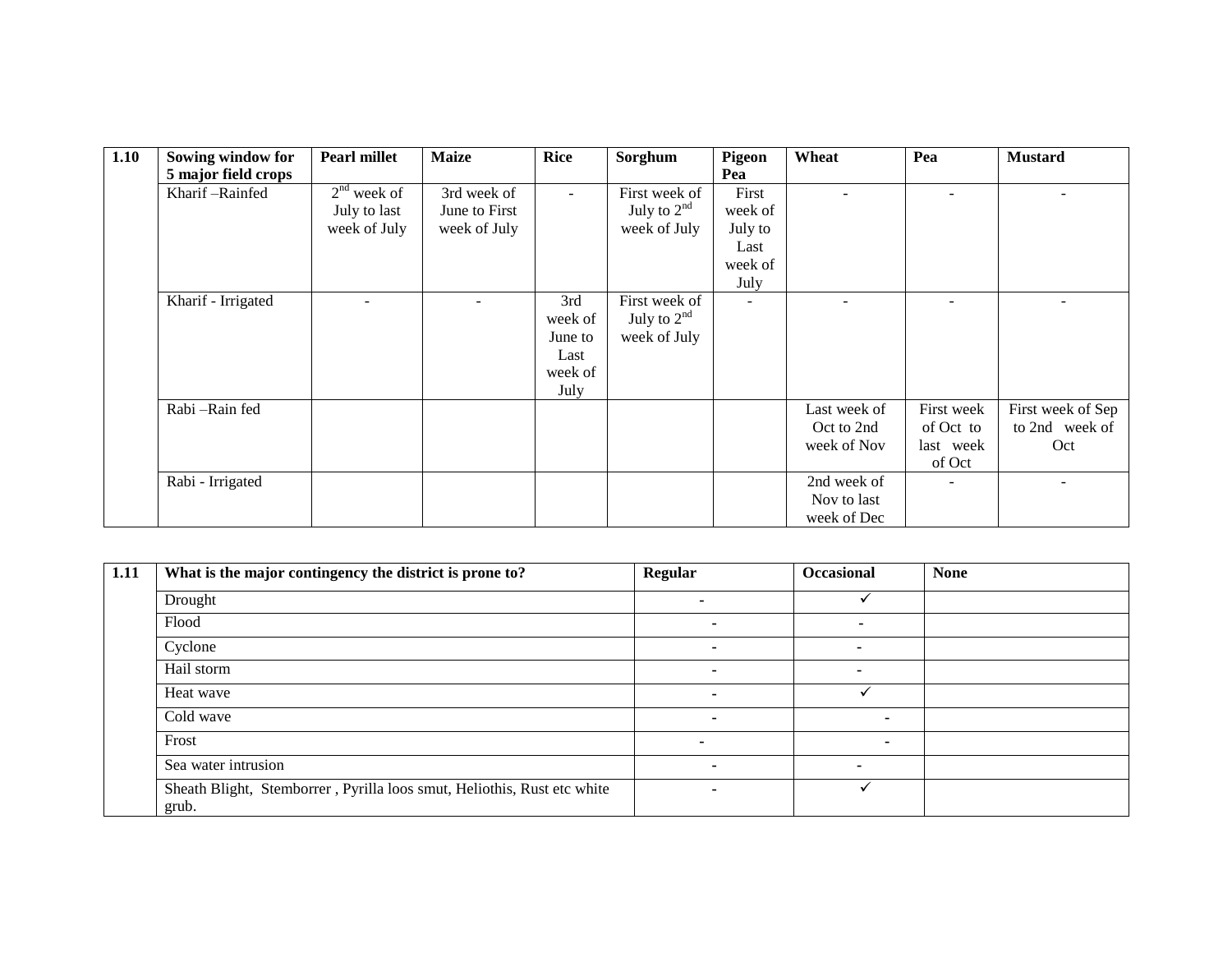

Annexure I Location map of Mainpuri district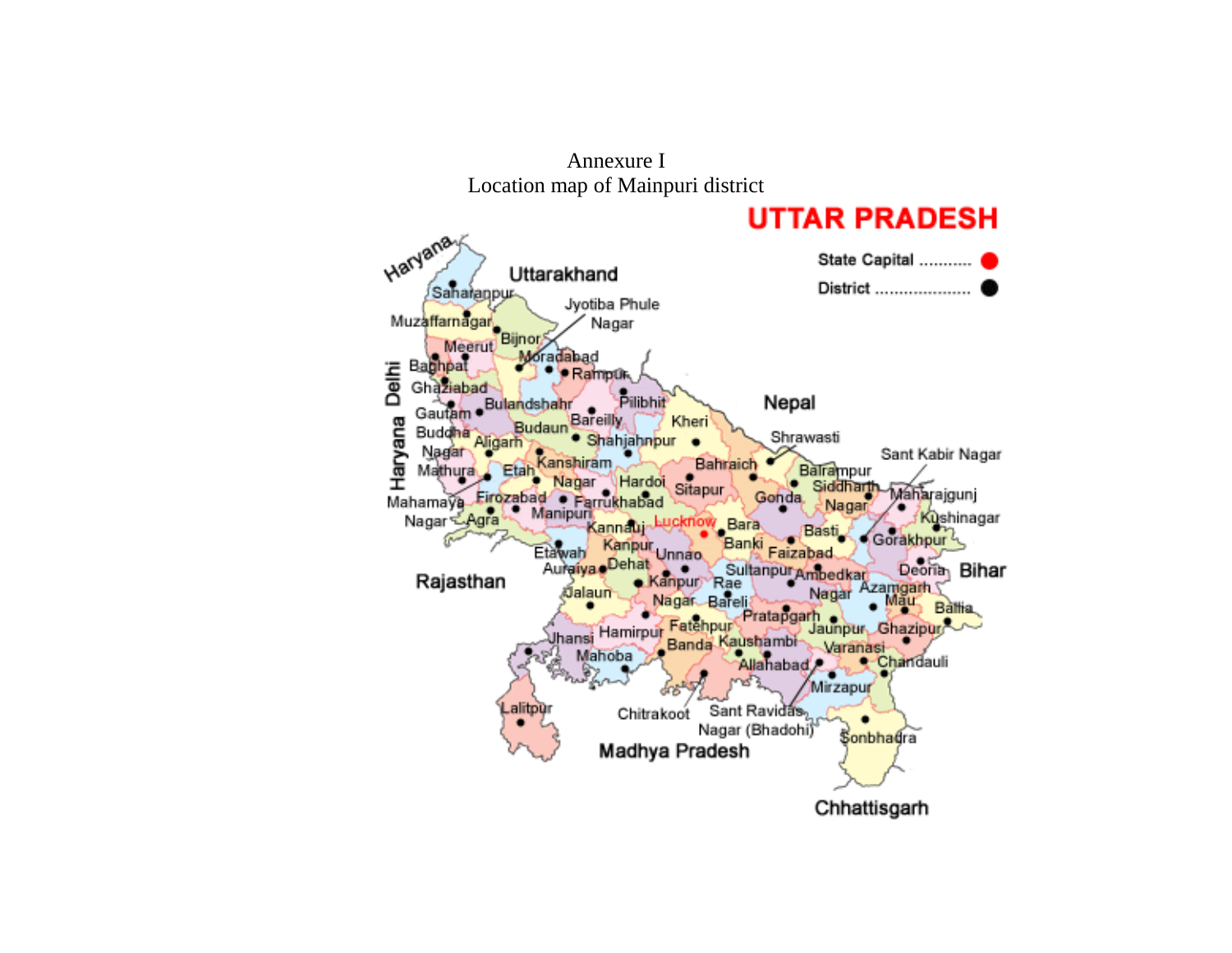Annexure 2 Average Month-wise rainfall (mm) in Mainpuri District

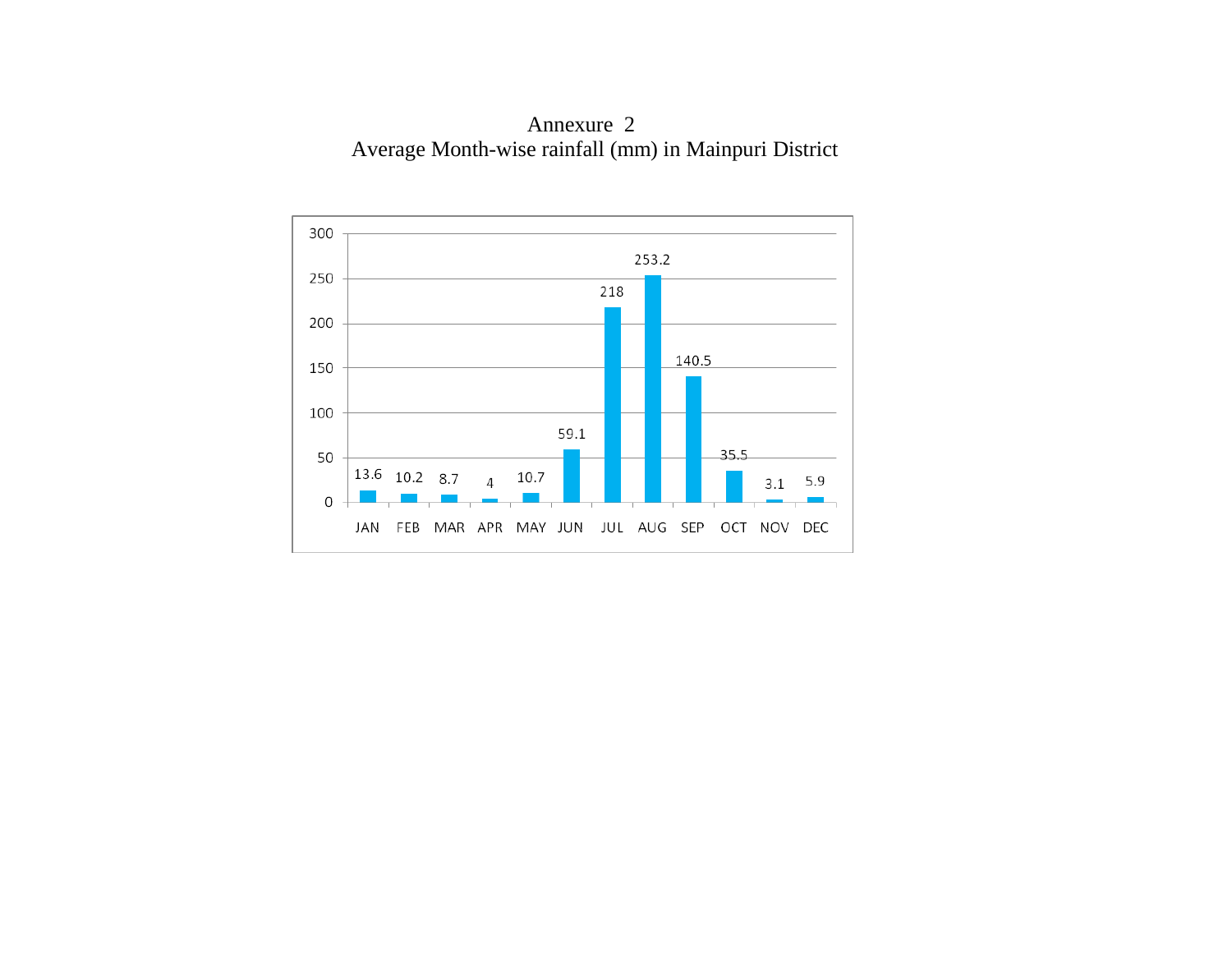**1.14 Soil Map**

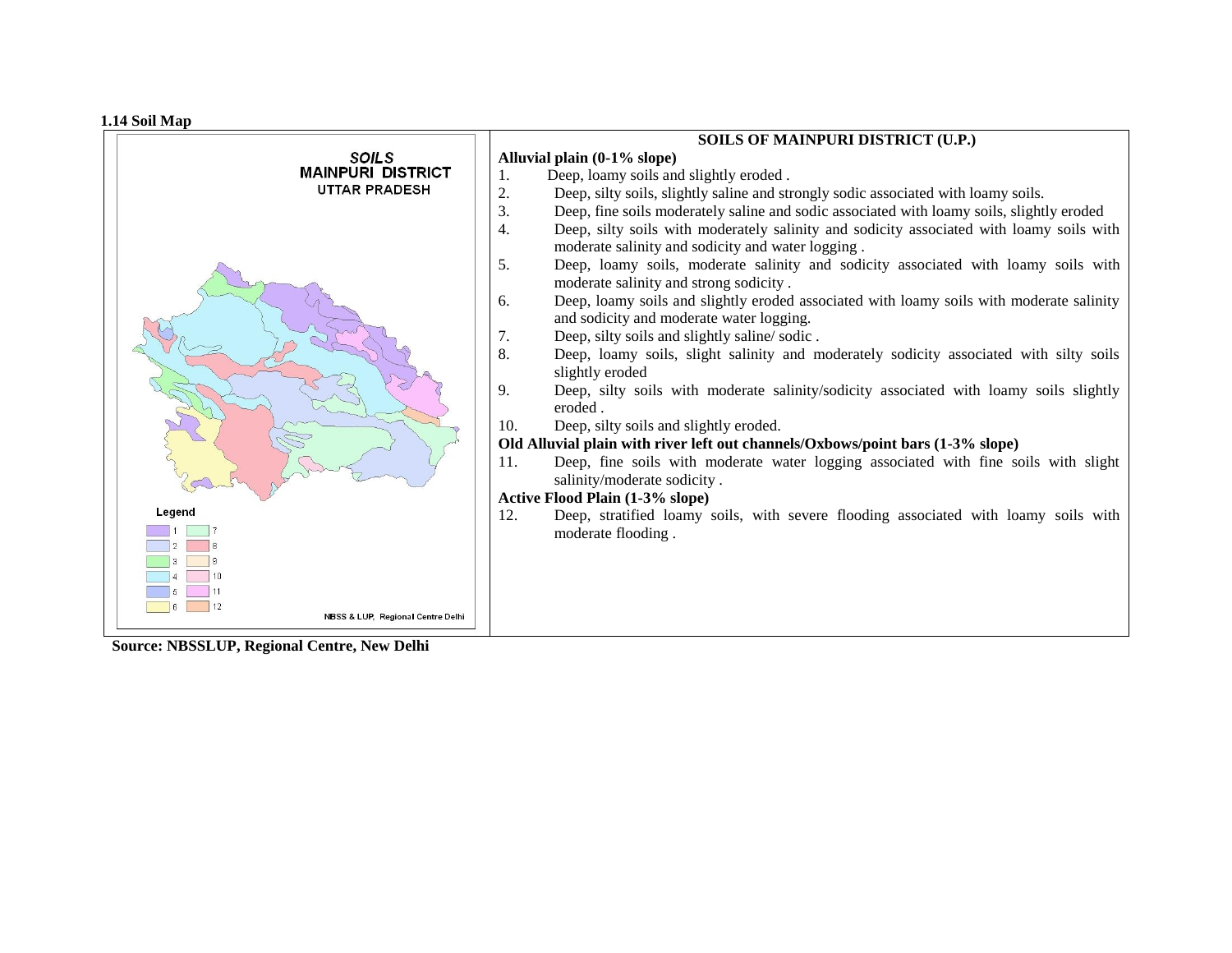## **2.0 Strategies for weather related contingencies**

## **2.1 Drought**

#### **2.1.1 Rainfed situation**

| <b>Condition</b>    |                      |                    | <b>Suggested Contingency measures</b>         |                                                |                     |  |  |
|---------------------|----------------------|--------------------|-----------------------------------------------|------------------------------------------------|---------------------|--|--|
| <b>Early season</b> | <b>Major Farming</b> | <b>Normal Crop</b> | Change in crop / cropping system              | <b>Agronomic measures</b>                      | <b>Remarks</b> on   |  |  |
| drought (delayed    | situation            |                    | including variety                             |                                                | Implementation      |  |  |
| onset)              |                      |                    |                                               |                                                |                     |  |  |
|                     | Deep loamy/sity      | Rice               | No change                                     | Direct seeded rice,                            | Prefer certified    |  |  |
| Delay by 2 weeks    | soils                |                    | Narendra 97, Narendra 118, Narendra 80,       |                                                | seeds from reliable |  |  |
| (1 week of July)    |                      |                    | <b>NDR 359,</b>                               |                                                | source              |  |  |
|                     |                      | Maize              | No change                                     | Line sowing                                    |                     |  |  |
|                     |                      |                    | Naveen, Surya, Ganga2,5,& Others              |                                                |                     |  |  |
|                     |                      |                    | hybrid)                                       |                                                |                     |  |  |
|                     |                      | Pigeon pea UPAS    | Long duration varieties like Narendra         | Raised bed planting                            |                     |  |  |
|                     |                      | 120                | Arhar 1, Narendra Arhar 2, Azad,              |                                                |                     |  |  |
|                     |                      |                    | Amar, Malvi 13, Malvi 6                       | Intercropping of                               |                     |  |  |
|                     |                      |                    |                                               | pigeonpea(inter-row                            |                     |  |  |
|                     |                      |                    | Intercropping of pigeonpea+Maize              | spacing of 75 cm)-cm)<br>+Maize with row ratio |                     |  |  |
|                     |                      |                    | (Naveen, Surya, Ganga2,5,& Others)<br>hybrid) | of $1:2$                                       |                     |  |  |
|                     |                      | Groundnut          | Prefer varieties like Chitra, Kaushal,        | Raised bed planting                            |                     |  |  |
|                     |                      |                    | Prakash and Amber                             | Alternate furrow                               |                     |  |  |
|                     |                      |                    |                                               | irrigation                                     |                     |  |  |
| <b>Condition</b>    |                      |                    |                                               | <b>Suggested Contingency measures</b>          |                     |  |  |
| <b>Early season</b> | <b>Major Farming</b> | Normal Crop/       | Change in crop/cropping system                | <b>Agronomic measures</b>                      | <b>Remarks</b> on   |  |  |
| drought (delayed    | situation            |                    |                                               |                                                | Implementation      |  |  |
| onset)              |                      |                    |                                               |                                                |                     |  |  |
|                     | Deep loamy/sity      | Rice               | Maize                                         | Line sowing of sesame                          | Prefer certified    |  |  |
| Delay by 4 weeks    | soils                |                    | Naveen, Surya, Ganga2,5,& Others              | and urd bean                                   | seeds from reliable |  |  |
| (3 rd week of       |                      |                    | hybrid))                                      |                                                |                     |  |  |
| July)               |                      | Pigeon pea         | No Change                                     | Raised bed planting                            | source              |  |  |
|                     |                      |                    | Narendra Arhar 1, Narendra Arhar 2,           |                                                |                     |  |  |
|                     |                      |                    | Azad, Amar                                    | Intercropping of pigeon                        |                     |  |  |
|                     |                      |                    | Intercropping of pigeonpea+urdbean            | pea(inter row spacing of                       |                     |  |  |
|                     |                      |                    | (Azad Urd, Uttara, Narendra Urd 1, PU31,      | $75$ cm $)$ - cm $)$ + urd bean                |                     |  |  |
|                     |                      |                    | PU 19)                                        | with row ratio of 1:2                          |                     |  |  |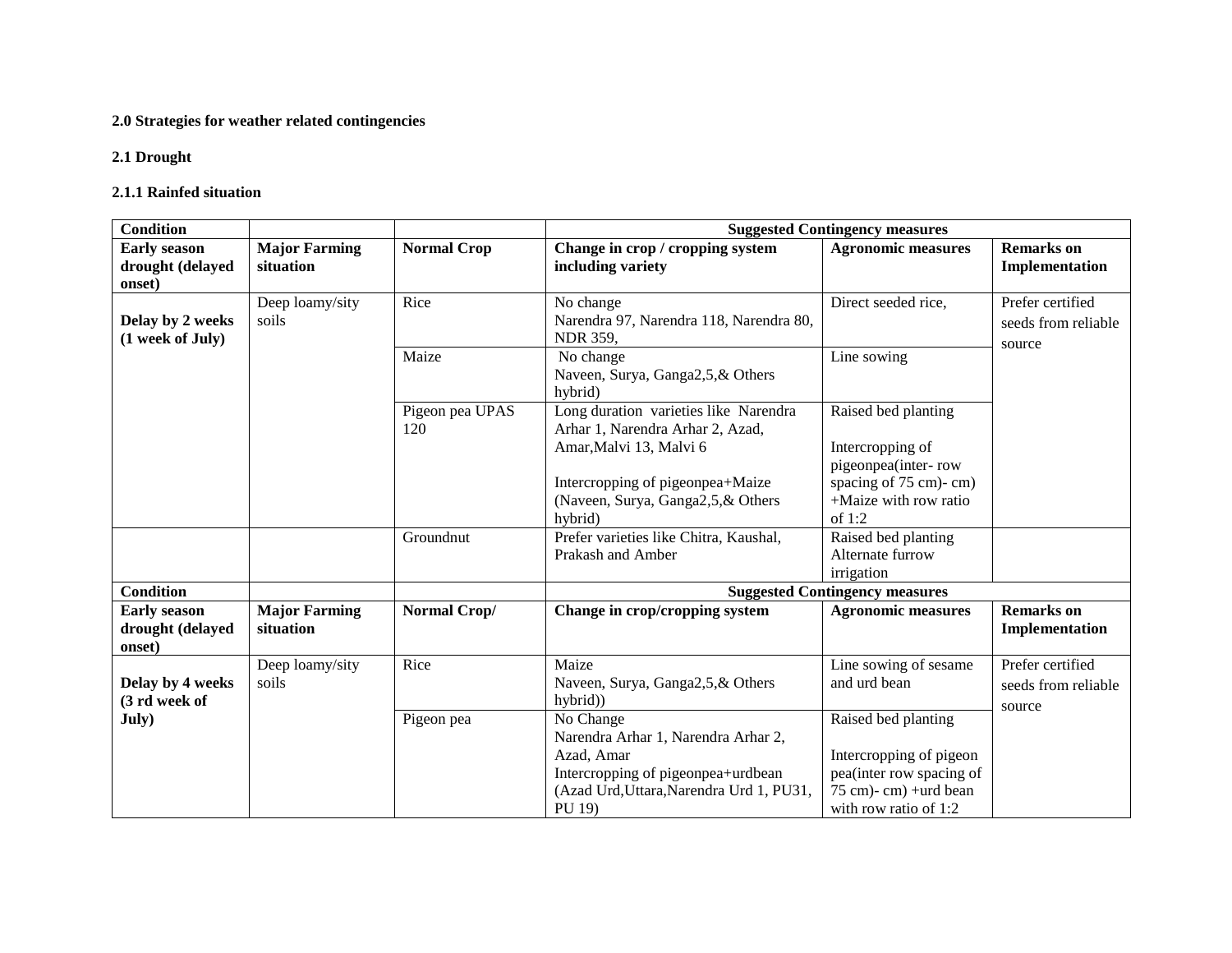| <b>Condition</b>                                  |                                   |                                    | <b>Suggested Contingency measures</b>                                                                                                                                                                  |                                                                                                                                                                                  |                                                   |  |  |
|---------------------------------------------------|-----------------------------------|------------------------------------|--------------------------------------------------------------------------------------------------------------------------------------------------------------------------------------------------------|----------------------------------------------------------------------------------------------------------------------------------------------------------------------------------|---------------------------------------------------|--|--|
| <b>Early season</b><br>drought (delayed<br>onset) | <b>Major Farming</b><br>situation | <b>Normal Crop</b>                 | Change in crop/cropping<br>system                                                                                                                                                                      | <b>Agronomic measures</b>                                                                                                                                                        | <b>Remarks</b> on<br>Implementation               |  |  |
| Delay by 6 weeks<br>(1 st week of<br>August)      | Deep loamy/sity<br>soils          | Rice                               | Sesame(Shekhar, Pragathi)<br>Urdbean(Azad<br>Urd, Uttara, Narendra Urd 1,<br>PU31, PU 19)                                                                                                              | Line sowing of sesame and urd bean                                                                                                                                               | Prefer certified<br>seeds from reliable<br>source |  |  |
|                                                   |                                   | Maize                              | Prefer early/short duration<br>varieties/composites/Hybrids                                                                                                                                            | Ridge and furrow planting<br>Raised bed planting<br>Ensure recommended basal dose (2/3)<br>of RDF) and $1/3$ of RDF of K at<br>tasseling initiation stage                        |                                                   |  |  |
|                                                   |                                   | Groundnut                          | Prefer varieties like Chitra,<br>Kaushal, Prakash and Amber                                                                                                                                            | Raised bed planting<br>Alternate furrow irrigation                                                                                                                               |                                                   |  |  |
|                                                   |                                   | Pigeon pea<br>Deep, sandy<br>soils | Long duration varieties like<br>Narendra Arhar 1, Narendra<br>Arhar 2, Azad, Amar, Malvi 13,<br>Malvi 6<br>Intercropping of<br>pigeonpea+urdbean (Azad<br>Urd, Uttara, Narendra Urd 1,<br>PU31, PU 19) | Raised bed planting<br>In sole pigeonpea, 20% higher seed<br>rate)<br>Intercropping of pigeonpea(interrow<br>spacing of $75 \text{ cm}$ - cm) + urdbean with<br>row ratio of 1:2 |                                                   |  |  |

| <b>Condition</b>                                  |                                   |                                       |                                                             | <b>Suggested Contingency measures</b>   |                                     |  |
|---------------------------------------------------|-----------------------------------|---------------------------------------|-------------------------------------------------------------|-----------------------------------------|-------------------------------------|--|
| <b>Early season</b><br>drought (delayed<br>onset) | <b>Major Farming</b><br>situation | <b>Normal Crop/cropping</b><br>system | Change in crop/cropping<br>system                           | <b>Agronomic measures</b>               | <b>Remarks</b> on<br>Implementation |  |
| Delay by 8 weeks                                  | Deep loamy/sity<br>soils          | Rice                                  | Keep fallow followed by<br>Toria/ Mustard                   | Conserve moisture                       |                                     |  |
| $(3rd$ week of<br>August)                         |                                   | Maize                                 | Keep fallow followed by<br>Toria/ Mustard                   | Conserve moisture                       |                                     |  |
|                                                   |                                   | Pigeon pea                            | Keep Fallow                                                 | Conserve moisture                       |                                     |  |
|                                                   |                                   | Groundnut                             | Prefer varieties like Chitra,<br>Kaushal, Prakash and Amber | Raised bed planting<br>Alternate furrow |                                     |  |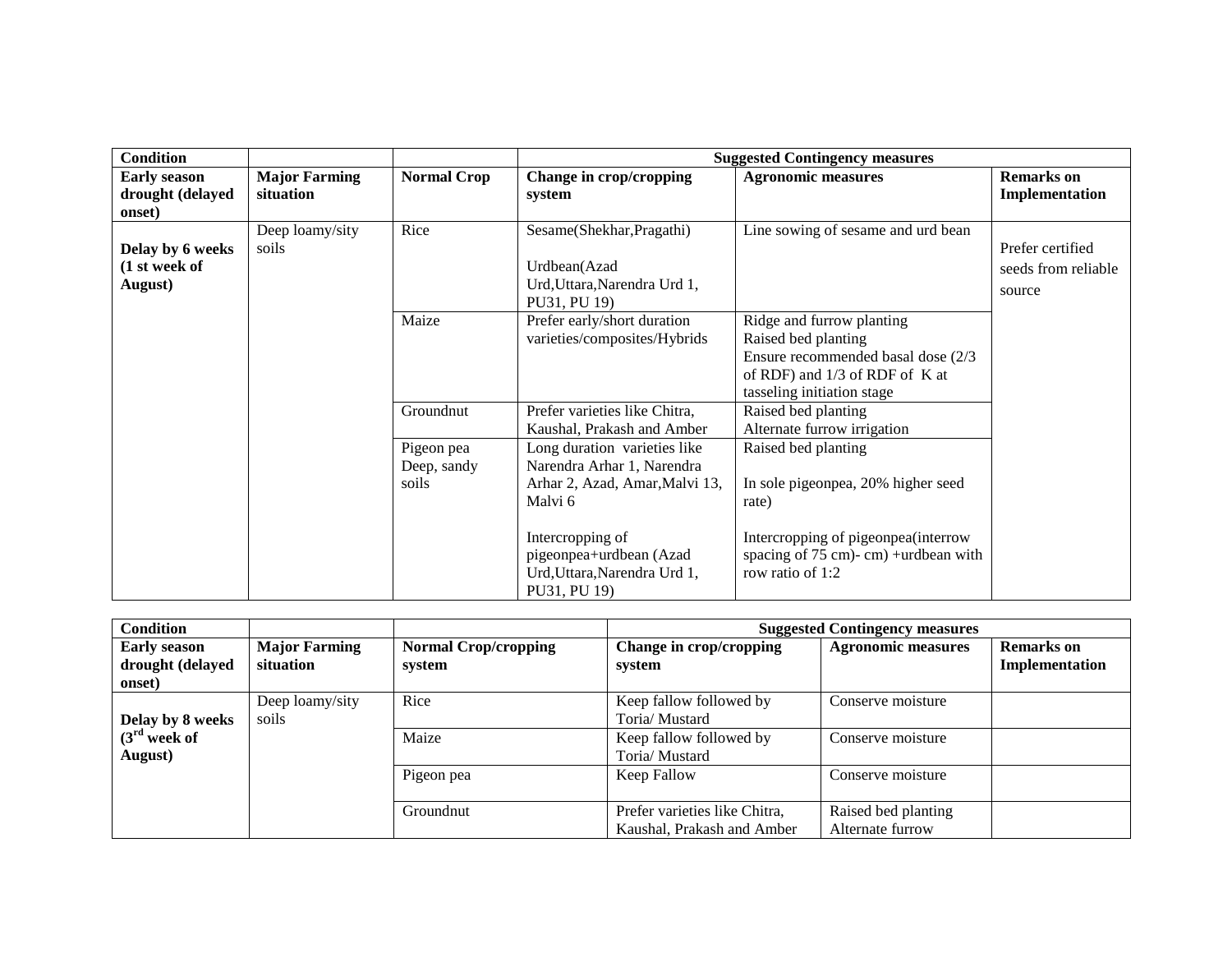|  |  |  |  |  | 11110211011 |  |
|--|--|--|--|--|-------------|--|
|--|--|--|--|--|-------------|--|

**\***

| <b>Condition</b>    |                      |                              |                            | <b>Suggested Contingency measures</b> |                   |
|---------------------|----------------------|------------------------------|----------------------------|---------------------------------------|-------------------|
| Early season        | <b>Major Farming</b> | <b>Normal Crop/cropping</b>  | Crop management            | Soil nutrient &                       | <b>Remarks</b> on |
| drought (Normal     | situation            | system                       |                            | moisture conservation                 | Implementation    |
| onset)              |                      |                              |                            | measures                              |                   |
|                     | Deep loamy/sity      | Rice                         | Life saving irrigation, if | Mulching with locally                 |                   |
| <b>Normal onset</b> | soils                |                              | available                  | available                             |                   |
| followed by 15-20   |                      |                              | Weed control               | material/weeds                        |                   |
| days dry spell      |                      |                              |                            |                                       |                   |
| after sowing        |                      | Maize                        | Thinning/gap filling       | Mulching with locally                 |                   |
| leading to poor     |                      | Pigeon pea                   | Weed control               | available                             |                   |
| germination/crop    |                      |                              | Gap filling/thinning       | material/weeds                        |                   |
| stand etc.          |                      |                              |                            |                                       |                   |
|                     |                      | Groundnut                    | Gap filling/thinning       |                                       |                   |
|                     |                      | Chitra, Kaushal, Prakash and |                            |                                       |                   |
|                     |                      | Amber                        |                            |                                       |                   |

| <b>Condition</b>                                                                                 |                                   |                    |                                                                        | <b>Suggested Contingency measures</b>                                                                                              |                                     |
|--------------------------------------------------------------------------------------------------|-----------------------------------|--------------------|------------------------------------------------------------------------|------------------------------------------------------------------------------------------------------------------------------------|-------------------------------------|
| Mid season<br>drought (long dry<br>spell, consecutive 2<br>weeks rainless<br>$(>2.5$ mm) period) | <b>Major Farming</b><br>situation | <b>Normal Crop</b> | Crop management                                                        | Soil nutrient & moisture<br>conservation measures                                                                                  | <b>Remarks</b> on<br>Implementation |
| At vegetative stage                                                                              | Deep loamy/sity<br>soils          | Rice<br>Pigeon pea | Life saving irrigation if<br>available<br>Weed control<br>Weed control | Foliar spray with 1% MOP<br>Mulching with locally available<br>material/weeds<br>Mulching with locally available<br>material/weeds |                                     |
|                                                                                                  |                                   | Groundnut          | Interculture<br>Weed management                                        |                                                                                                                                    |                                     |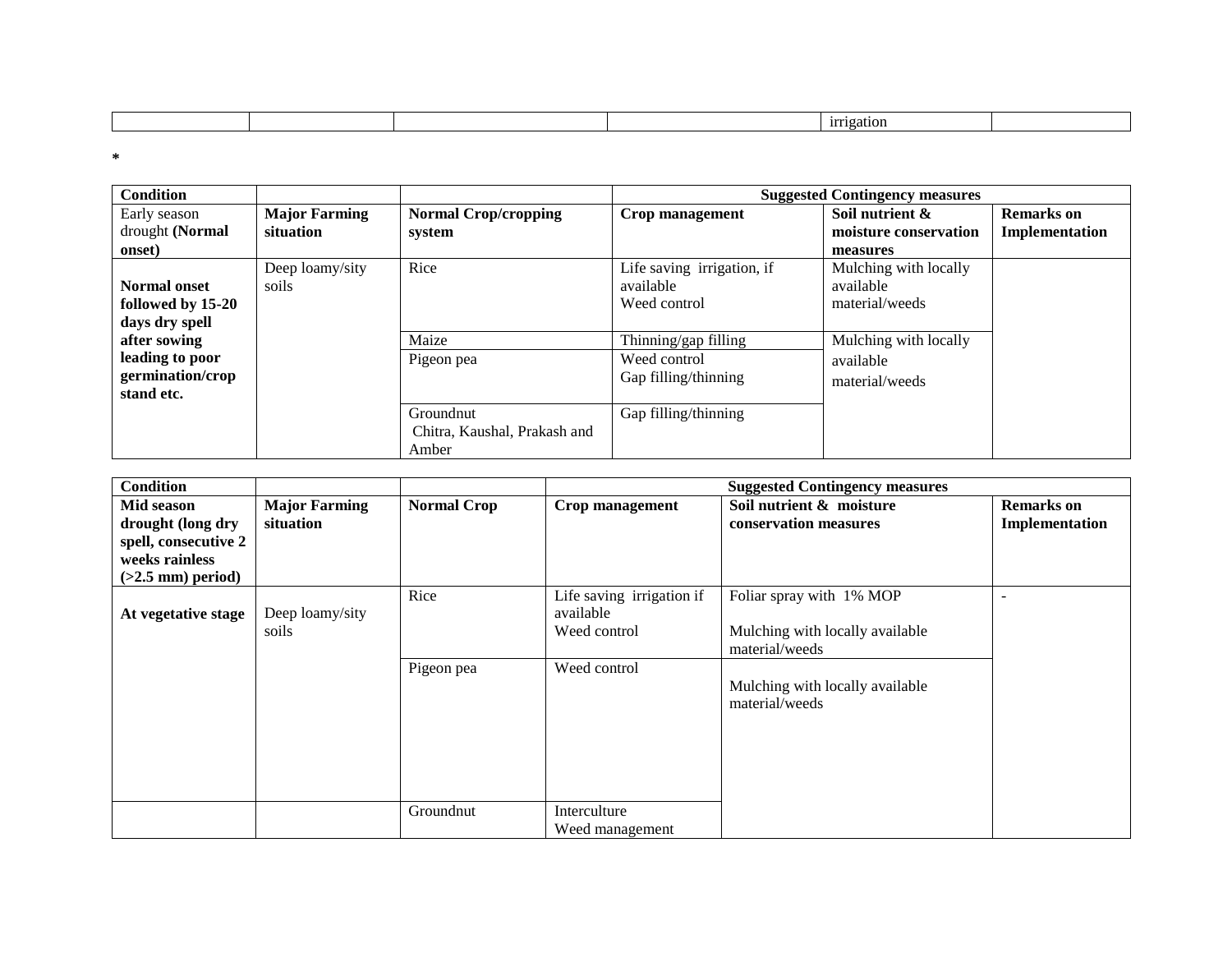| <b>Condition</b>        |                          |                                          | <b>Suggested Contingency measures</b> |                          |                   |
|-------------------------|--------------------------|------------------------------------------|---------------------------------------|--------------------------|-------------------|
| <b>Terminal drought</b> | <b>Major Farming</b>     | <b>Normal Crop/cropping</b>              | Crop management                       | Rabi Crop planning       | <b>Remarks</b> on |
| (Early withdrawal       | situation                | system                                   |                                       |                          | Implementation    |
| of monsoon)             | Deep loamy/sity          | Rice                                     | Supplemental irrigation if            |                          |                   |
|                         | soils                    |                                          | available                             |                          |                   |
|                         |                          |                                          | Harvest at physiological              |                          |                   |
|                         |                          |                                          | maturity                              |                          |                   |
|                         |                          | Maize                                    | Harvest at physiological              |                          |                   |
|                         | maturity                 |                                          |                                       |                          |                   |
|                         |                          |                                          | In case of severe moisture            |                          |                   |
|                         |                          |                                          | stress, harvest for green cobs        |                          |                   |
|                         |                          |                                          | and green fodder                      |                          |                   |
|                         |                          | Supplemental irrigation if<br>Pigeon pea |                                       |                          |                   |
|                         |                          |                                          | available                             |                          |                   |
|                         |                          |                                          |                                       |                          |                   |
|                         | Harvest at physiological |                                          |                                       |                          |                   |
|                         | maturity                 |                                          |                                       |                          |                   |
| Groundnut               |                          | Harvest at physiological                 | Raised bed planting                   | $\overline{\phantom{a}}$ |                   |
|                         |                          |                                          | maturity                              | Alternate furrow         |                   |
|                         |                          |                                          |                                       | irrigation               |                   |

## **2.1.2 Drought - Irrigated situation**

| <b>Condition</b>                                             |                          |                    | <b>Suggested Contingency measures</b>                |                                                                                                                  |                   |  |
|--------------------------------------------------------------|--------------------------|--------------------|------------------------------------------------------|------------------------------------------------------------------------------------------------------------------|-------------------|--|
|                                                              | <b>Major Farming</b>     | <b>Normal Crop</b> | Change in crop/cropping<br><b>Agronomic measures</b> |                                                                                                                  | <b>Remarks</b> on |  |
|                                                              | situation                |                    | system                                               |                                                                                                                  | Implementation    |  |
| Delayed release of<br>water in canals due<br>to low rainfall | Deep loamy/sity<br>soils | Rice               | Transplanting with 3 to 4<br>seedlings/hill          | Drum seeding<br>SRI method<br>Irrigation at critical stages<br>Reduce spacing plant to plant<br>i.e.20 $x$ 15 cm | Linked with       |  |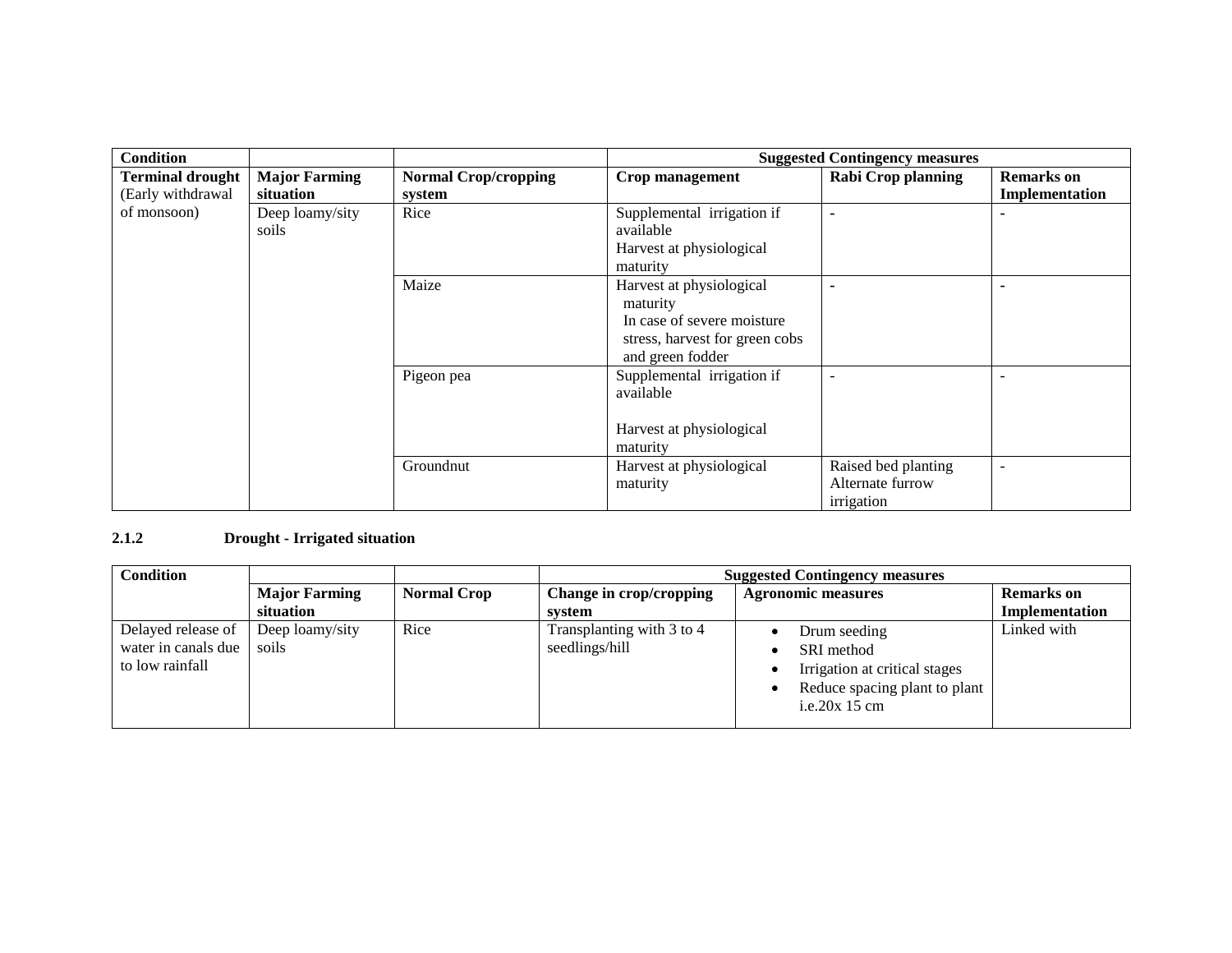| <b>Condition</b>    |                                   |                    | <b>Suggested Contingency measures</b> |                                          |                                            |
|---------------------|-----------------------------------|--------------------|---------------------------------------|------------------------------------------|--------------------------------------------|
|                     | <b>Major Farming</b><br>situation | <b>Normal Crop</b> | Change in crop/cropping<br>system     | <b>Agronomic measures</b>                | <b>Remarks</b> on<br><b>Implementation</b> |
| Limited release of  | Deep loamy/sity                   | Paddy              | No change                             | Transplanting with 3 to 4 seedlins/hill  |                                            |
| water in canals due | soils                             |                    |                                       | Drum seeding                             |                                            |
| to low rainfall     |                                   |                    |                                       | SRI method                               |                                            |
|                     |                                   |                    |                                       | Irrigation at critical stages            |                                            |
|                     |                                   |                    |                                       | Reduce spacing plant to plant i.e.20x 15 |                                            |
|                     |                                   |                    |                                       | cm                                       |                                            |

| <b>Condition</b>                                                                       |                                   |                    | <b>Suggested Contingency measures</b> |                                                                                                                                                                                   |                                     |
|----------------------------------------------------------------------------------------|-----------------------------------|--------------------|---------------------------------------|-----------------------------------------------------------------------------------------------------------------------------------------------------------------------------------|-------------------------------------|
|                                                                                        | <b>Major Farming</b><br>situation | <b>Normal Crop</b> | Change in crop/cropping<br>system     | <b>Agronomic measures</b>                                                                                                                                                         | <b>Remarks</b> on<br>Implementation |
| Non release of<br>water in canals<br>under delayed<br>onset of monsoon<br>in catchment | Deep loamy/sity<br>soils          | Paddy              | No change                             | Transplanting with tube well irrigation<br>2 to 3 seedlings/hill<br>Drum seeding<br>SRI method<br>Irrigation at critical stages<br>Reduce spacing plant to plant i.e.20x 15<br>cm |                                     |

| <b>Condition</b>  |                      | <b>Suggested Contingency measures</b> |                         |                           |                   |  |  |  |
|-------------------|----------------------|---------------------------------------|-------------------------|---------------------------|-------------------|--|--|--|
|                   | <b>Major Farming</b> | <b>Normal Crop/cropping</b>           | Change in crop/cropping | <b>Agronomic measures</b> | <b>Remarks</b> on |  |  |  |
|                   | situation            | system                                | system                  |                           | Implementation    |  |  |  |
| Lack of inflows   |                      |                                       |                         |                           |                   |  |  |  |
| into tanks due to |                      |                                       |                         |                           |                   |  |  |  |
| insufficient      |                      |                                       | Not applicable          |                           |                   |  |  |  |
| /delayed onset of |                      |                                       |                         |                           |                   |  |  |  |
| monsoon           |                      |                                       |                         |                           |                   |  |  |  |
|                   |                      |                                       |                         |                           |                   |  |  |  |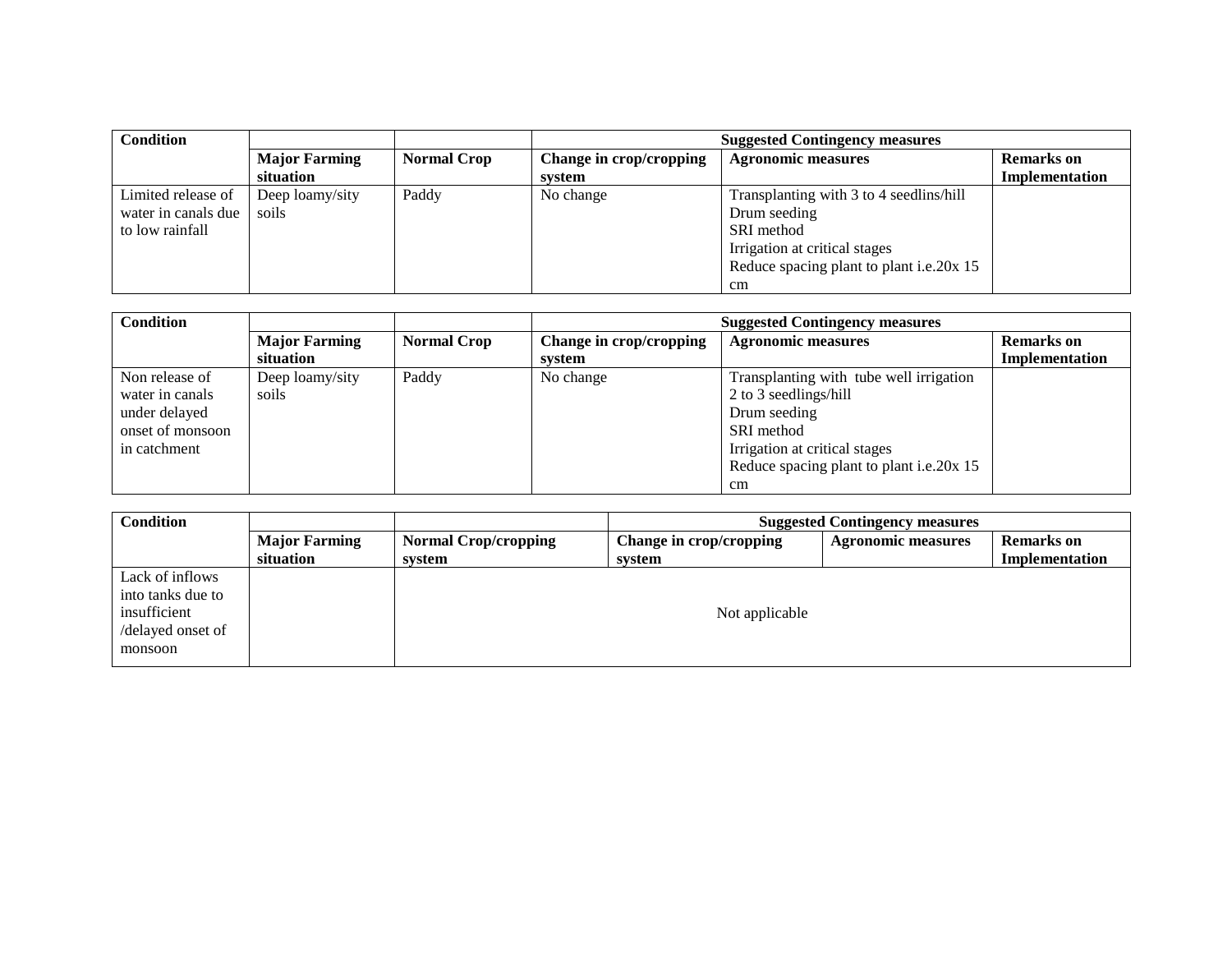| <b>Condition</b> |                      |                    | <b>Suggested Contingency measures</b> |                                             |                   |
|------------------|----------------------|--------------------|---------------------------------------|---------------------------------------------|-------------------|
|                  | <b>Major Farming</b> | <b>Normal Crop</b> | Change in                             | <b>Agronomic measures</b>                   | <b>Remarks</b> on |
|                  | situation            |                    | crop/cropping system                  |                                             | Implementation    |
| Insufficient     | Deep loamy soils-    | Paddy              | No change                             | Transplanting with tube well irrigation     |                   |
| groundwater      | tube well irrigated  |                    |                                       |                                             |                   |
| recharge due to  |                      |                    |                                       | 3 to 4 seedlings/hill                       |                   |
| low rainfall     |                      |                    |                                       | Drum seeding                                |                   |
|                  |                      |                    |                                       | SRI method                                  |                   |
|                  |                      |                    |                                       | Irrigation at critical stages               |                   |
|                  |                      |                    |                                       | Reduce spacing plant to plant i.e.20x 15 cm |                   |

## **2.2 Unusual rains (untimely, unseasonal etc)**

| <b>Condition</b>                     | <b>Suggested contingency measure</b>                       |                            |                        |             |
|--------------------------------------|------------------------------------------------------------|----------------------------|------------------------|-------------|
| Continuous high rainfall in a short  | <b>Vegetative stage</b>                                    | <b>Flowering stage</b>     | Crop maturity stage    | Post        |
| span leading to water logging        |                                                            |                            |                        | harvest     |
| Rice                                 | strengthening the bunds                                    | strengthening the bunds    | Drain out excess water | Shift the   |
| Maize                                | Drain out excess water and strengthening                   | Drain out excess water and | Drain out excess water | produce to  |
|                                      | the bunds                                                  | strengthening the bunds    |                        | safer place |
| Groundnut                            | Drain out excess water and strengthening                   | Drain out excess water and | Drain out excess water |             |
|                                      | the bunds                                                  | strengthening the bunds    |                        |             |
| Horticulture                         |                                                            |                            |                        |             |
| Mango                                | Drain out excess water                                     |                            |                        |             |
| Guava                                |                                                            |                            |                        | Grade and   |
|                                      |                                                            |                            |                        | market      |
| Heavy rainfall with high speed winds |                                                            |                            |                        |             |
| in a short span <sup>2</sup>         |                                                            |                            |                        |             |
|                                      | Not applicable                                             |                            |                        |             |
| Outbreak of pests and diseases due   | Adopt need based and recommended plant protection measures |                            |                        |             |
| to unseasonal rains                  |                                                            |                            |                        |             |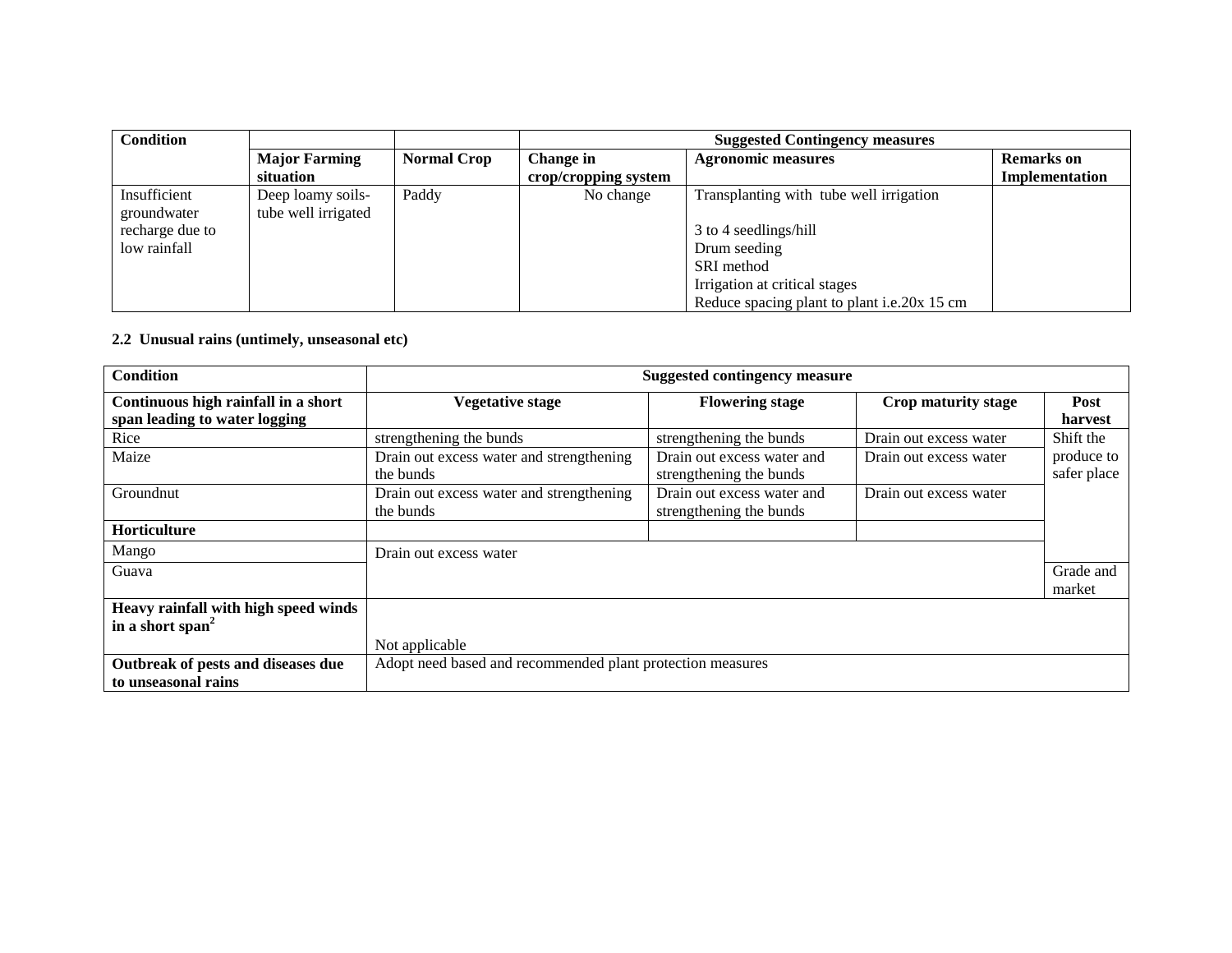## **2.3 Floods- Not applicable**

## **2.4 Extreme events: Heat wave / Cold wave/Frost/ Hailstorm /Cyclone**

| <b>Extreme event type</b> |                                                                                                                                                            | Suggested contingency measure <sup>r</sup> |                                                 |                          |  |
|---------------------------|------------------------------------------------------------------------------------------------------------------------------------------------------------|--------------------------------------------|-------------------------------------------------|--------------------------|--|
|                           | Seedling / nursery stage                                                                                                                                   | <b>Vegetative</b><br>stage                 | <b>Reproductive stage</b>                       | At harvest               |  |
| <b>Heat Wave</b>          |                                                                                                                                                            |                                            |                                                 |                          |  |
| Rice                      | Raised the nursery near lift or other<br>irrigation sources<br>Prepare 1-1.5 M wide raised Nursery<br>Beds with provision of 30 cm width between the beds. | Apply irrigation<br>at evening             | Apply irrigation at evening                     | $\overline{\phantom{a}}$ |  |
| Maize                     | Apply irrigation at evening                                                                                                                                | Apply irrigation<br>at evening             | Apply irrigation at evening                     |                          |  |
| <b>Horticulture</b>       |                                                                                                                                                            |                                            |                                                 |                          |  |
| Mango                     | Light & frequent irrigation                                                                                                                                | Light $\&$<br>frequent<br>irrigation       | Light & frequent irrigation during<br>flowering | $\overline{\phantom{a}}$ |  |
| Guava                     | Light & frequent irrigation                                                                                                                                | Light $&$<br>frequent<br>irrigation        | Light & frequent irrigation                     | $\overline{\phantom{a}}$ |  |

#### **2.5 Contingent strategies for Livestock, Poultry & Fisheries**

#### **2.5.1 Livestock**

|                                    |                                                                                                                                                                                    | <b>Suggested contingency measures</b>                                                                                                                                    |                                                                            |  |
|------------------------------------|------------------------------------------------------------------------------------------------------------------------------------------------------------------------------------|--------------------------------------------------------------------------------------------------------------------------------------------------------------------------|----------------------------------------------------------------------------|--|
|                                    | <b>Before the event</b>                                                                                                                                                            | During the event                                                                                                                                                         | After the event                                                            |  |
| <b>Drought</b>                     |                                                                                                                                                                                    |                                                                                                                                                                          |                                                                            |  |
| Feed and<br>Fodder<br>availability | Top dressing of N in 2-3 split doses $\omega$<br>20-25 kg N/ha in common property<br>resources (CPRs) or private property<br>(PPR <sub>s</sub> )<br>like<br>waste and<br>resources | Harvest and use biomass of dried up crops (Bajra, Maize, Rice, ground nut)<br>etc) material as fodder.<br>Harvest the tree fodder (Neem, Subabul, Acasia, Pipal etc) and | Green and concentrates<br>supplementation should<br>be provided to all the |  |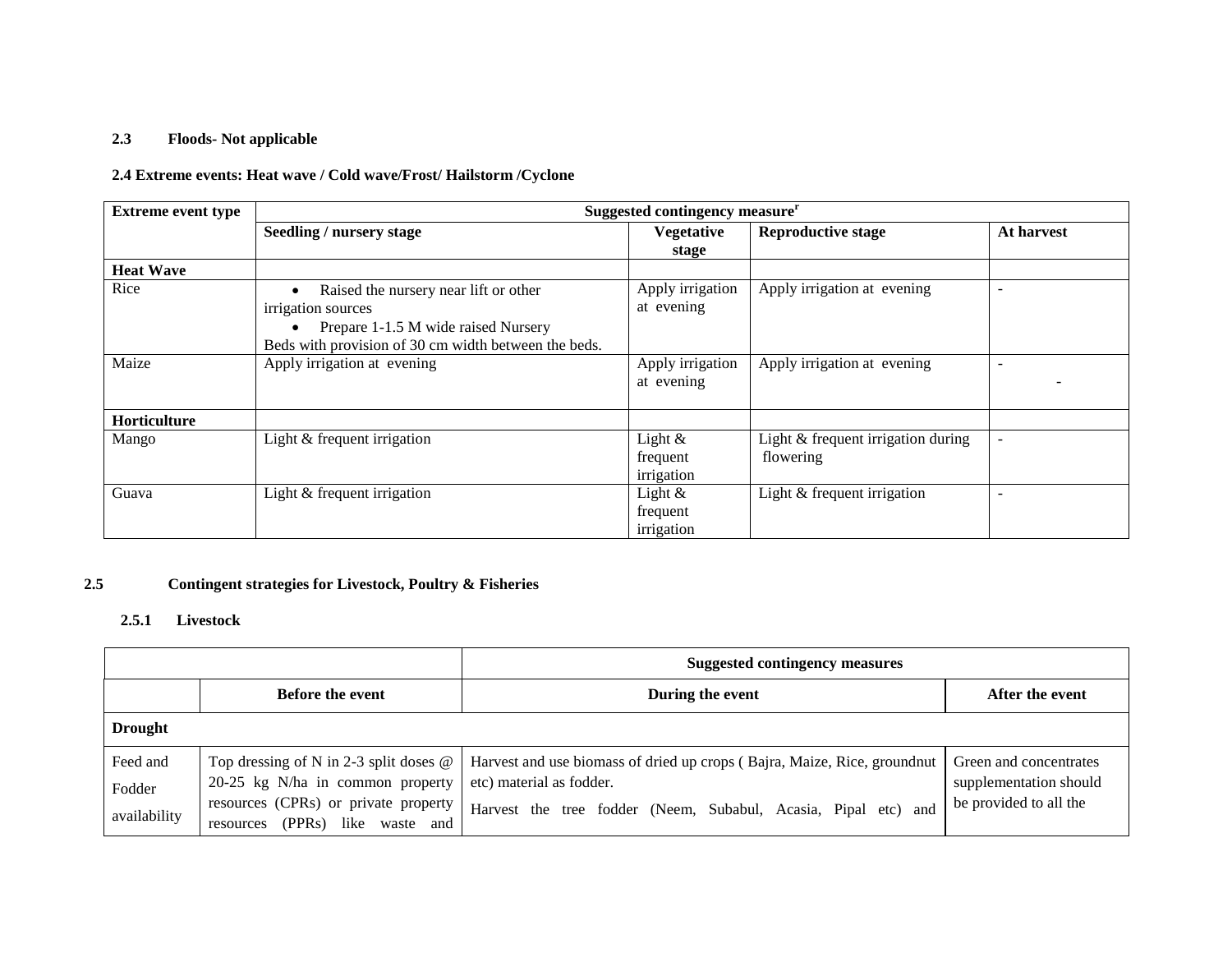|                                               | degraded lands with the monsoon<br>pattern for higher biomass production                                                                                   | unconventional feeds resources available and use as fodder for livestock<br>$(LS)$ .                                                                                                                                                                                                                                                            | animals.<br>Short duration fodder<br>crops of should be sown               |
|-----------------------------------------------|------------------------------------------------------------------------------------------------------------------------------------------------------------|-------------------------------------------------------------------------------------------------------------------------------------------------------------------------------------------------------------------------------------------------------------------------------------------------------------------------------------------------|----------------------------------------------------------------------------|
|                                               | Promote cultivation of short duration<br>fodder crops of sorghum/bajra/maize<br>suitable to the district                                                   | Available feed and fodder should be cut from CPRs and stall fed in order<br>to reduce the energy requirements of the animals                                                                                                                                                                                                                    | in unsown and crop failed<br>areas where no further                        |
|                                               | Sowing of fodder crops like Stylo and<br>Cenchrus on bunds so as to provide<br>fodder and strengthening of bunds                                           | In case of mild drought, the available dry fodder may be enriched with<br>urea and molasses and the productive livestock should be supplemented<br>with vitamin & minerals mixture.                                                                                                                                                             | routine crop sowing is not<br>possible<br>Promote<br>cultivation of        |
|                                               | Avoid burning of paddy straw and<br>storing as dry fodder for future use                                                                                   | The available silage may be used as green fodder supplement for high<br>yielders and pregnant animals                                                                                                                                                                                                                                           | fodder crops during Rabi<br>season                                         |
|                                               | Proper<br>drying,<br>bailing<br>and<br>densification of harvested dry fodder<br>for transport to the needy villages<br>Complete feed preparation using red | In case of severe drought, UMMB, hay, concentrates and vitamin $\&$<br>mineral mixture should be transported to the needy areas from the reserves<br>at the district level initially and latter stages from the near by districts. All<br>the hay should be enriched with 2% Urea molasses solution or 1%<br>common salt solution and fed to LS |                                                                            |
|                                               | gram stalks may be exploited<br>Preserving maize fodder as silage for                                                                                      | Herd should be split and supplementation should be given only to the<br>highly productive and breeding animals                                                                                                                                                                                                                                  |                                                                            |
|                                               | future use<br>Establishment of silvi-pastoral system                                                                                                       | Provision of emergency grazing/feeding (Cow-calf camps or other special<br>arrangements to protect high productive & breeding stock)                                                                                                                                                                                                            |                                                                            |
|                                               | in CPRs with Stylosanthus hamata and<br>Cenchrus ciliaris as grass<br>with<br>leucocephala<br>Leucaena<br>as<br>tree<br>component                          | Available kitchen waste should be mixed with dry fodder while feeding<br>Arrangements should be made for mobilization of small ruminants across<br>the districts where no drought exits with subsidized road/rail<br>transportation and temporary shelter provision for the shepherds                                                           |                                                                            |
|                                               | Creation of permanent fodder, feed<br>and fodder seed banks in all drought<br>prone villages                                                               | Unproductive livestock should to be culled during severe drought<br>Create transportation and marketing facilities for the culled and<br>unproductive animals (10000-20000 animals) in case of severe drought                                                                                                                                   |                                                                            |
|                                               |                                                                                                                                                            | Subsidized loans (5-10 crores) should be provided to the livestock keepers<br>for purchase of supplements, concentrate feed ingredients etc., in case of<br>severe drought                                                                                                                                                                      |                                                                            |
| <b>Heat</b><br>$\boldsymbol{\&}$<br>Cold wave | In villages which are chronically prone<br>to heat waves the following permanent<br>measures are suggested                                                 | Allow the animals preferably early in the morning or late in the evening<br>for grazing during heat waves                                                                                                                                                                                                                                       | Green and concentrates<br>supplementation should<br>be provided to all the |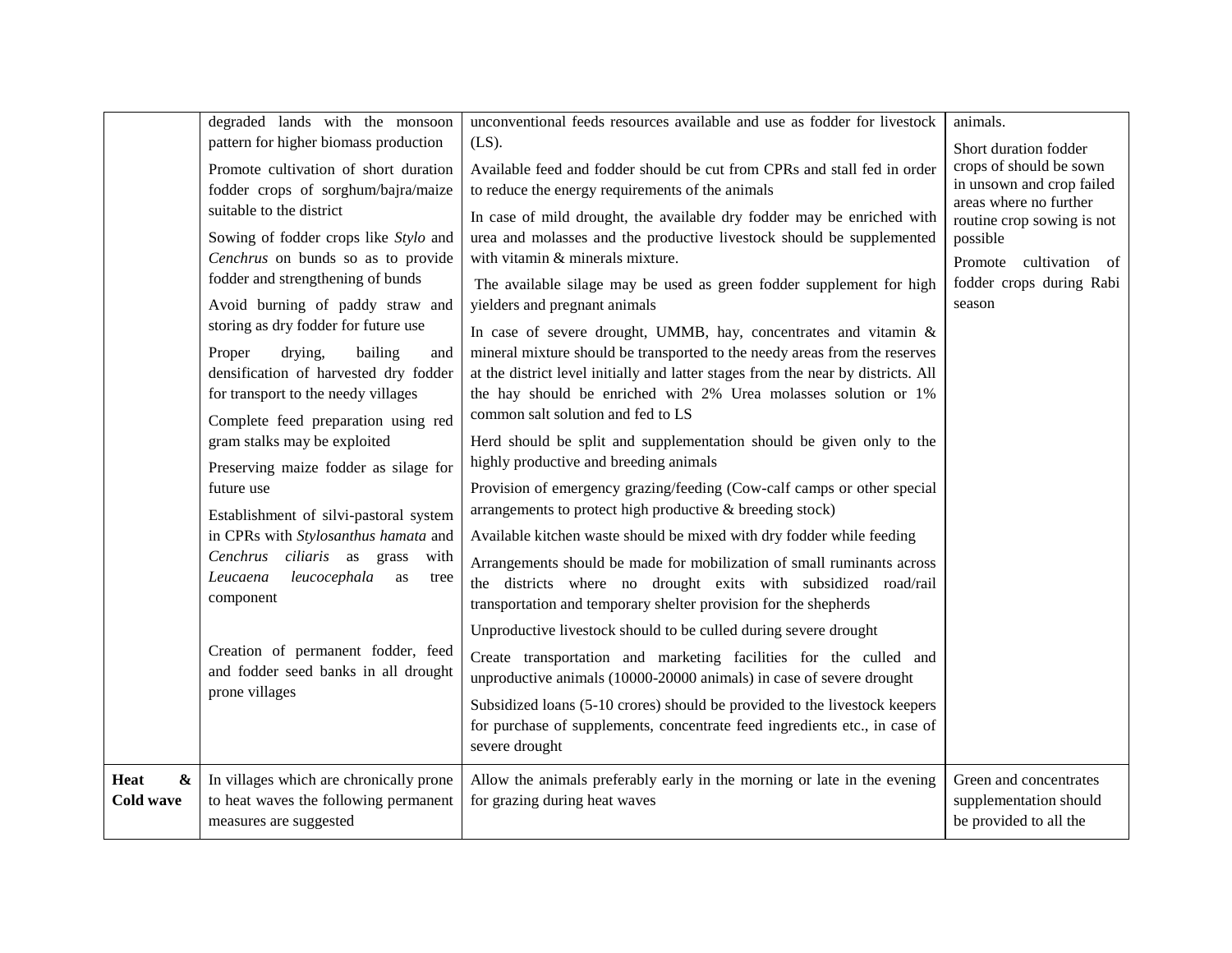|                                                       | Plantation of trees like Neem,<br>$\mathbf{i}$                                                                                                                                                                                                                                                                                                                                                                                                       | Allow for grazing between 10AM to 3PM during cold waves                                                                                                                                                                                                                                                                                                                                                                                                                                                                        | animals.                                                                                                                 |
|-------------------------------------------------------|------------------------------------------------------------------------------------------------------------------------------------------------------------------------------------------------------------------------------------------------------------------------------------------------------------------------------------------------------------------------------------------------------------------------------------------------------|--------------------------------------------------------------------------------------------------------------------------------------------------------------------------------------------------------------------------------------------------------------------------------------------------------------------------------------------------------------------------------------------------------------------------------------------------------------------------------------------------------------------------------|--------------------------------------------------------------------------------------------------------------------------|
|                                                       | Pipal, Subabul around the<br>shed                                                                                                                                                                                                                                                                                                                                                                                                                    | Feed green fodder/silage / concentrates during day time and roughages /<br>hay during night time in case of heat waves                                                                                                                                                                                                                                                                                                                                                                                                         | Allow the animals for<br>grazing (normal timings)                                                                        |
|                                                       | Spreading<br>of<br>$\overline{11}$ )<br>husk/straw/coconut<br>leaves on the roof of the<br>shed<br>iii) Water sprinklers / foggers in<br>the animal shed<br>iv) Application of white reflector<br>paint on the roof to<br>reduce thermal radiation<br>effect<br>Cold wave: Covering all the wire<br>meshed walls / open area with gunny<br>bags/ polyethylene sheets with a<br>mechanism for lifting during the day<br>time and closing during night | Add 25-50 ml of edible oil in concentrates per kg and fed to the animal<br>during cold waves<br>Apply $/$ sprinkle lime powder $(5-10)$ g per square feet) in the animal shed<br>during cold waves to neutralize ammonia accumulation<br>Put on the foggers / sprinklers during heat weaves and heaters during cold<br>waves in case of high productive animals<br>In severe cases, vitamin 'C' (5-10ml per litre) and electrolytes (Electral<br>powder @ 20g per litre) should be added in water during severe heat<br>waves. |                                                                                                                          |
| <b>Health</b> and<br><b>Disease</b><br>manageme<br>nt | List out the endemic diseases (species<br>wise) in that district and store vaccines<br>for those diseases<br>Timely vaccination (as per enclosed<br>vaccination schedule) against all<br>endemic diseases<br>Surveillance and disease monitoring<br>network to be established at Joint<br>Director (Animal Husbandry) office in<br>the district                                                                                                      | Constitution of Rapid Action Veterinary Force<br>Procurement of emergency medicines and medical kits<br>Performing ring vaccination (8 km radius) in case of any outbreak<br>Restricting movement of livestock in case of any epidemic<br>Rescue of sick and injured animals and their treatment                                                                                                                                                                                                                               | Conducting mass animal<br>health camps<br>Conducting fertility<br>camps<br>Mass deworming camps                          |
| <b>Insurance</b>                                      | Insurance policy for loss of production<br>due to drought may be developed<br>Encouraging insurance of livestock                                                                                                                                                                                                                                                                                                                                     | Listing out the details of the dead animals and loss of production in high<br>yielders                                                                                                                                                                                                                                                                                                                                                                                                                                         | Submission for insurance<br>claim<br>and<br>availing<br>insurance benefit<br>Purchase<br>of<br>new<br>productive animals |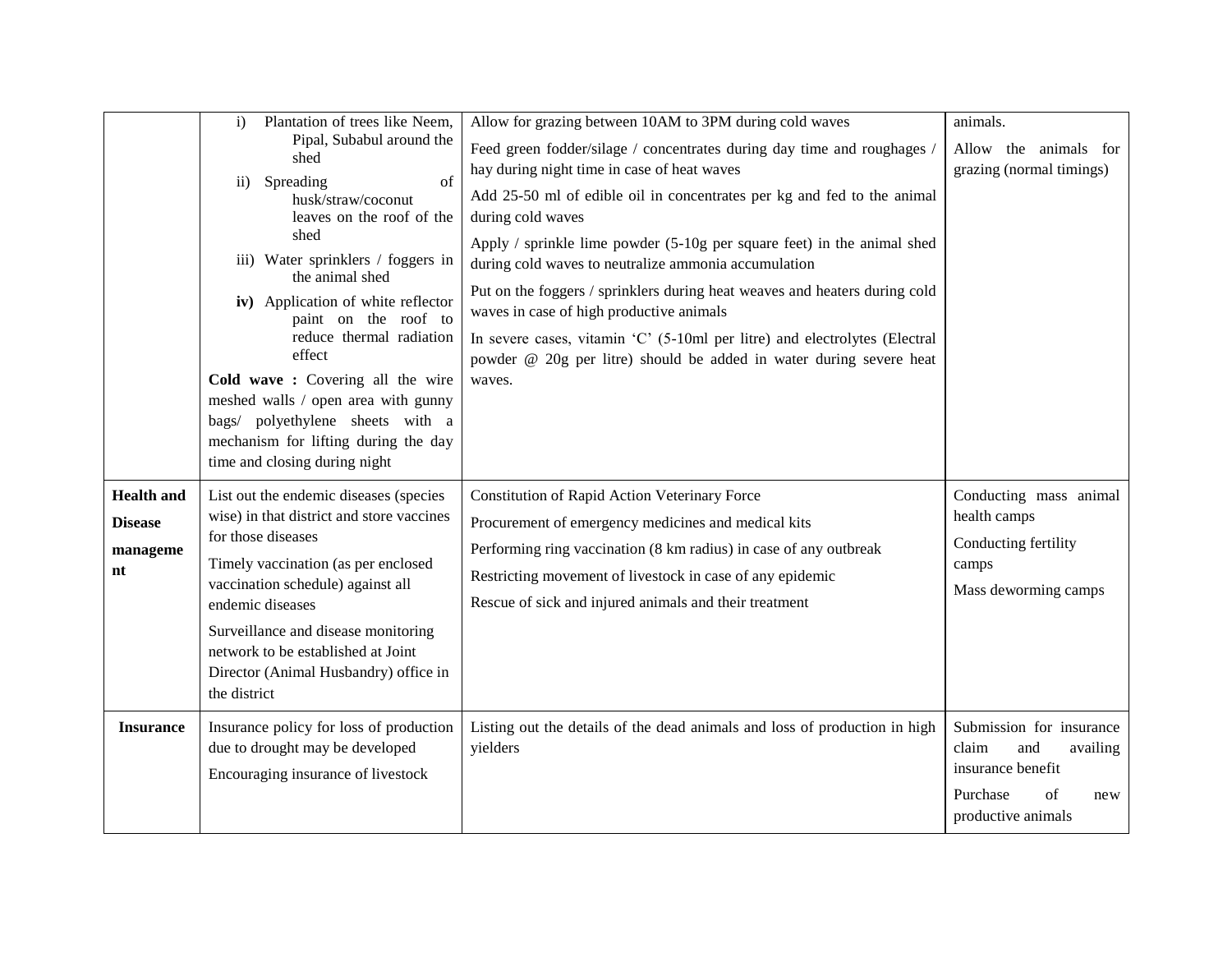| Drinking<br>water | Identification of water resources<br>Rain water harvesting and create water                | Restrict wallowing of animals in water bodies/resources<br>Provision of wholesome clean drinking water at least 3 times in a day | Bleach $(0.1\%)$ drinking<br>water / water sources |  |
|-------------------|--------------------------------------------------------------------------------------------|----------------------------------------------------------------------------------------------------------------------------------|----------------------------------------------------|--|
|                   | bodies/watering points (when water is<br>scarce use only as drinking water for<br>animals) |                                                                                                                                  | Provide clean drinking<br>water                    |  |
| 2.5.2             | Poultry                                                                                    |                                                                                                                                  |                                                    |  |

|                                    | <b>Suggested contingency measures</b>                                                                             |                                                                                                                |                                                                        |  |
|------------------------------------|-------------------------------------------------------------------------------------------------------------------|----------------------------------------------------------------------------------------------------------------|------------------------------------------------------------------------|--|
|                                    | Before the event <sup>a</sup>                                                                                     | During the event                                                                                               | After the event                                                        |  |
| <b>Drought</b>                     |                                                                                                                   |                                                                                                                |                                                                        |  |
| Shortage of<br>feed<br>ingredients | Storing of house hold grain like maize,<br>broken rice, bajra etc, in to use as feed<br>in case of severe drought | Supplementation only for productive birds<br>with house hold grain                                             | Supplementation to all survived birds                                  |  |
|                                    |                                                                                                                   | Supplementation of shell grit (calcium) for<br>laying birds                                                    |                                                                        |  |
|                                    |                                                                                                                   | Culling of weak birds                                                                                          |                                                                        |  |
| Drinking water                     | Rain water harvesting                                                                                             | Sanitation of drinking water                                                                                   | Give sufficient water as per the bird's<br>requirement                 |  |
| Health and disease                 | Culling of sick birds.                                                                                            | Mixing of Vit. A, D, E, K and B-complex                                                                        | Hygienic and sanitation of poultry house                               |  |
| management                         | Deworming and vaccination against<br>RD and fowl pox                                                              | including vit C in drinking water (5ml in one<br>litre water)                                                  | Disposal of dead birds by burning / burying<br>with lime powder in pit |  |
| <b>Heat wave</b>                   |                                                                                                                   |                                                                                                                |                                                                        |  |
| Shelter/environmen<br>t management | Provision of proper shelter with good<br>ventilation                                                              | In<br>foggers/water<br>severe<br>cases.<br>sprinklers/wetting<br>of hanged<br>gunny bags<br>should be arranged | Routine practices are followed                                         |  |
|                                    |                                                                                                                   | Don't allow for scavenging during mid day                                                                      |                                                                        |  |